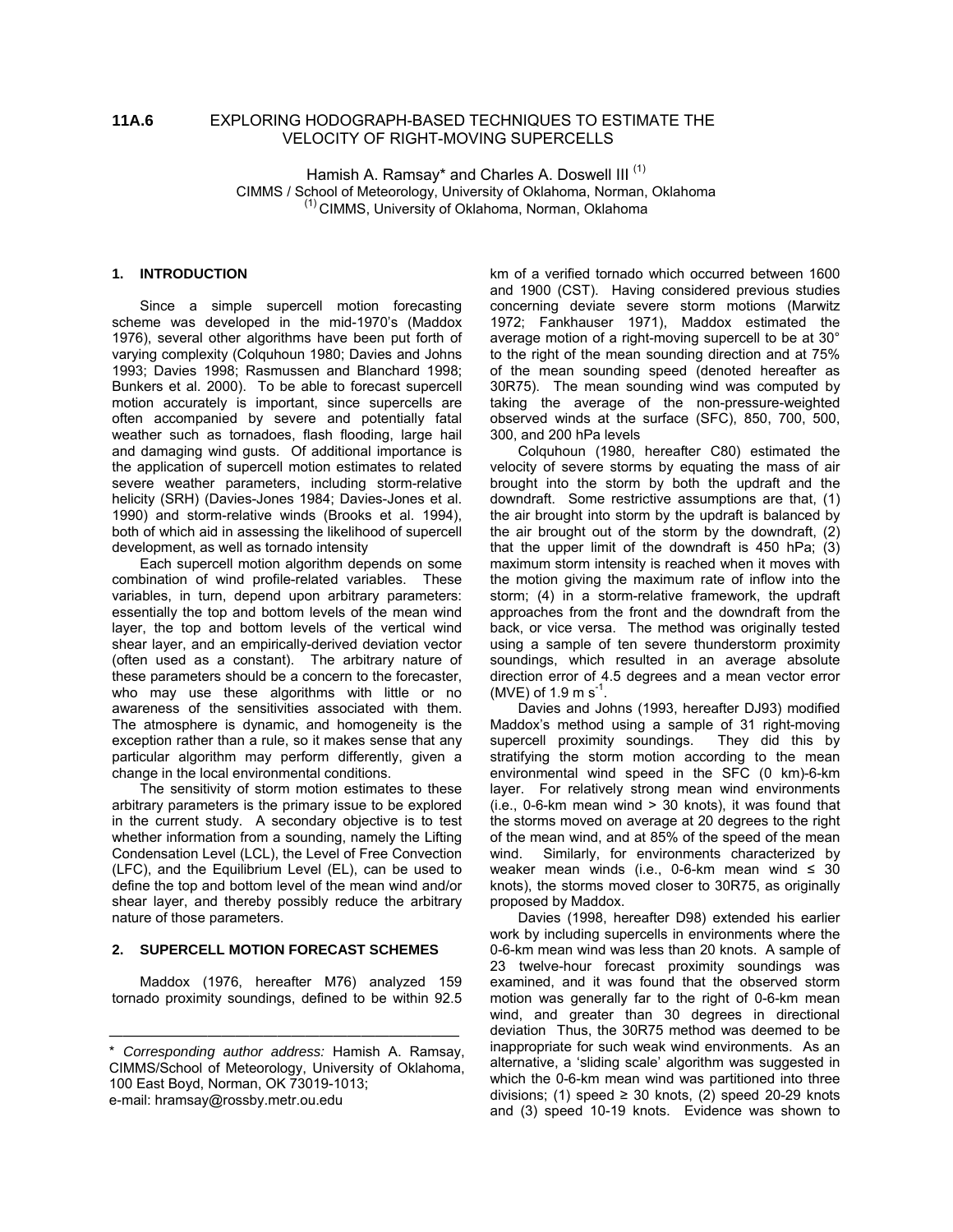support supercells, and even violent tornadoes, in 0-6 km mean wind fields as weak as 10-12 knots.

Rasmussen and Blanchard (1998, hereafter RB98) developed an algorithm based on 45 supercell proximity soundings. The representative hodographs were translated so that the 0-500-m mean wind (assumed to be the boundary layer, BL) was at the origin, and the BL-4-km shear vector was aligned with the + *u* axis. Forecast storm motion was estimated at 8.6 m  $s^{-1}$ orthogonal and to the right of the tip of the 0.6**S** vector, where **S** is the BL-4-km shear vector. Unlike other methods discussed thus far, this method is Galilean invariant. This principle has been applied in several numerical modeling studies (Rotunno and Klemp, 1982, 1985; Weisman and Klemp, 1982, 1984), which show that supercell motion depends on properties of the vertical wind shear, and not just the mean wind, defined through an arbitrary layer. Therefore, the RB98 scheme predicts the same shear-relative forecast motion, regardless of where the hodograph lies with respect to the origin.

Most recently, Bunkers et al. (2000) have developed the so-called 'Internal Dynamics' (ID) method for predicting supercell motion. Like RB98, the technique is Galilean invariant, and is based partly on the modeling work done by Rotunno and Klemp (1982, 1985). Rotunno and Klemp demonstrated that enhanced vertical motion, owing to shear-induced vertical pressure gradients, is biased toward the right of the vertical wind shear vector for clockwise-turning hodographs. Consequently, the algorithm has been established on the assumption that supercell motion can be divided into an advection component and a propagation component. Using a dataset of 130 rightmoving supercells, Bunkers found that the ID method yielded the lowest MVE when the following parameters were used: (1) a 0-6-km (0-8-km) non-pressureweighted (pressure-weighted) mean wind; (2) an orthogonal deviation from the 0-6-km mean wind of 7.5 m  $s^{-1}$ ; (3) a 5.5-6-km average wind for the head of the vertical wind shear vector, and (4) a 0-500-m average wind for the tail of the vertical wind shear vector. Use of the Bunkers method has rapidly become widespread, and on April 21 2000, NCEP incorporated this algorithm into its ETA model storm relative helicity calculations.

#### **3. DATA AND METHODOLOGY**

The basic dataset consists of 524 supercell proximity soundings and radar-observed storm motions, extending from 1958 to 2002, and covering a large area of the continental United States. These were partitioned into two sets of data: (1) a reference dataset comprising 130 cases (as used by Bunkers et al. (2000) to develop the 'ID method') and (2) a new dataset comprising 394 cases. It should be also noted that the observed storm motions and associated proximity soundings, used to compile the new dataset, were part of a larger dataset provided by M. Bunkers. However, unlike the reference dataset, only observations from a single sounding location were selected.

The criteria used to define 'proximity' were similar to that used by Bunkers et al. (2000) and Thompson (1998). To be included in the new dataset, each sounding had to be:

- within 100 nautical miles of the supercell
- ii) released within  $\pm 3$  hours from the time of the supercell
- iii) in the inflow region of the supercell
- iv) uncontaminated by nearby convection
- v) uncontaminated by the passage of fronts and other boundaries

### **3.1** *Sensitivity Testing*

The M76 method's sensitivity to its parameters was evaluated by varying the angular deviation and fractional portion of mean wind speed, as well as the depth of the mean wind layer. For example, the fractional portion of the mean wind speed was varied from 50 % to 100 %, and the depth of the mean wind layer was varied from 0-6 km to 0-12 km. The mean wind velocity for each layer was calculated using both pressure-weighting and non-pressure-weighting techniques.

The C80 algorithm was tested by varying the upper limit of the mass-flux integral used to compute the mean wind. Storm motions were computed using the original upper limit of 450 hPa, as well as 500, 400, 350, 300, 250 and 200 hPa.

Following the work of M76, DJ93 partitioned the observed storm motions into two groups, according to whether the environmental 0-6-km non-pressureweighted mean wind was (i) greater than 15 m  $s^{-1}$ , or (ii) less than 15 m  $s^{-1}$ . The proposition that supercells should deviate less than 30° to the right of the 0-6-km mean wind when the mean wind speed averages more than 15 m  $s^{-1}$  was tested using the new data set.

The RB98 algorithm was tested using a number of different values for the parameters: **S**, the fractional length of **S**, and the orthogonal deviation vector (*D*)*.* The depth of the vertical wind shear layer was varied from BL-3 km, to BL-8 km in one kilometer increments. The fractional length of the vertical wind shear vector, calculated for each layer, was also varied from 0.2 to 1.0. Finally, the magnitude of the deviation vector was varied using values ranging from 6 m s<sup>-1</sup> to 10 m s<sup>-1</sup> (orthogonal and to the right of the shear vector).

According to Bunkers et al. (2000), the equation for the velocity of a right-moving supercell can be expressed as:

(1) 
$$
\mathbf{V}_{\text{RM}} = \mathbf{V}_{\text{mean}} + D \left[ \frac{\frac{\partial \mathbf{V}}{\partial z} \times \mathbf{k}}{\left| \frac{\partial \mathbf{V}}{\partial z} \right|} \right]
$$

where  $\mathbf{V}_{\text{mean}}$  is the mean wind vector,  $\frac{\partial \mathbf{V}}{\partial z}$  is the vertical wind shear vector, and *D* is the magnitude of the deviation vector from the tip of the mean wind vector, and which is confined to be perpendicular and to the right of the vertical shear vector.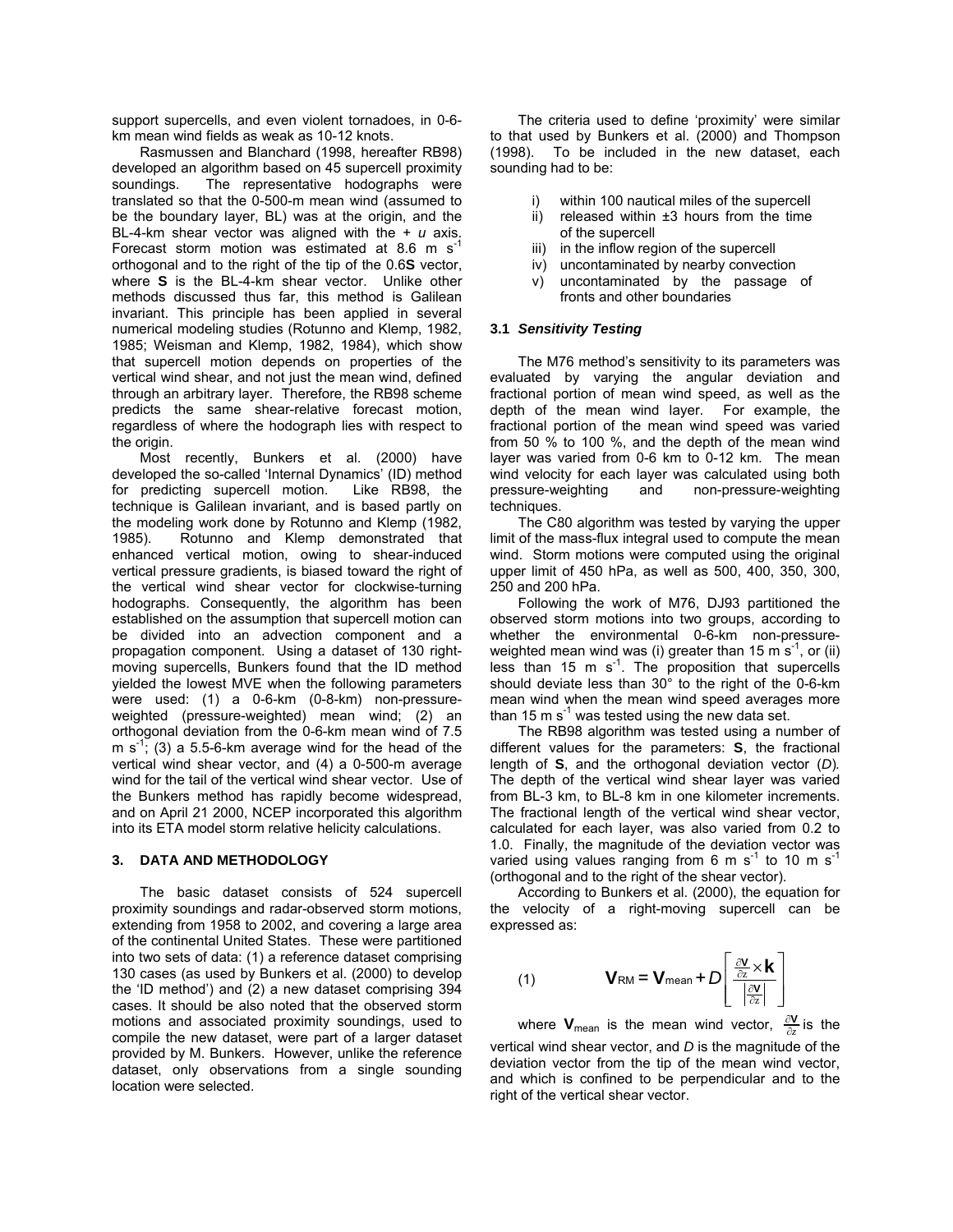The sensitivity of the algorithm was explored by considering different values for the top and bottom levels of the mean wind layer, the top and bottom levels of the vertical wind shear layer, and *D*. For instance, the bottom of the mean wind layer was varied from the SFC to 2 km in 500 m increments, while the top was varied from 3 km to 12 km in 1 km increments. In addition to these somewhat arbitrary levels, the mean wind layer was also defined by using the LCL, LFC and EL. The vertical wind shear layer and *D* were varied in a similar fashion.

#### **3.2** *The Offset Scheme*

The forecast errors of the five forecast schemes revealed varying amounts of bias and dispersion, depending partly on the layer chosen to compute the mean wind. Since the mean winds and the observed storm motions are known, it was possible to work backwards to explore the relationship between the two. A preliminary analysis of the forecast errors in the other schemes has shown that a significant part of the total error was associated with the bias in the forecasts. That bias can be computed easily by subtracting the observed *u*-*v* median from the forecasted *u*-*v* median. An 'offset' vector then was defined as the vector difference between the medians of the mean wind and the observed motion scatters. This vector was used as a constant to offset each point in the mean wind scatter to produce a motion estimate, having zero bias.

#### **3.3** *Kernel Density Estimation*

Kernel Density Estimation (hereafter, KDE) is a non-parametric technique whereby a known density function (the kernel) is applied to each data point in the distribution, and then summed to produce a smooth, continuous estimate of the true density of the empirical distribution. The 'kernel' is the function used in the smoothing procedure, and can take on a variety of forms including a triangle, a rectangle, or a Gaussian curve. In the current study, a Gaussian kernel was used to create an estimate of the two-dimensional scatters. The KDE technique was found to be a powerful tool, as it produced a simple graphical summary of the empirical distribution, and allowed for easy examination of the dispersion and bias associated with each set of forecast errors. Most importantly, the KDE allowed for several distributions to be displayed and interpreted easily on the same plot.

### **4. RESULTS**

#### **4.1** *The Bunkers Scheme*

The storm motion forecast errors in the Bunkers scheme were most sensitive to changes in the nonpressure-weighted mean wind layer. A non-pressureweighted mean wind layer of less than 0-8 km resulted in an underestimate of the *u*-component of motion, whereas a layer deeper than 0-8 km resulted in an overestimate (Fig. 1). The forecast *v*-component of motion proved to be more or less independent of the depth of the mean wind layer; its bias ranged from + 0.6 to  $+$  1.2 m s<sup>-1</sup>. The non-pressure-weighted mean wind layer that yielded the lowest median vector error (2.9 m  $s^1$ ), as well as the least bias, was 0-8 km.



**Figure 1.** KDE plot showing vector error distributions for the 0-4, 0-6, 0-8, and 0-10-km non-pressure-weighted mean wind layers in the Bunkers scheme.

When pressure-weighting was employed to calculate the mean wind, the variance in the *u-v* component bias in the errors decreased significantly, particularly between 0-6-km and 0-10-km. The median vector error ranged between 2.9 m  $s^{-1}$  and 8.7 m  $s^{-1}$ using a 0-12-km mean wind layer and a 0-3-km layer respectively. Both the minimum median and mean vector errors were found using the 0-12-km mean wind layer. This result is in substantial disagreement with Bunkers et al. (2000), in which it was posited that the minimum MVE was found using either a 0-7 or a 0-8-km pressure-weighted mean wind layer.

It was found that the inclusion of information other than the hodograph to define the top and bottom levels of the mean wind layer, such as the LCL and the EL, offered no further reduction in the forecast errors than when using arbitrary fixed heights. It was the pressureweighted SFC-EL mean wind layer that resulted in the lowest median vector error  $(3.1 \text{ m s}^{-1})$ , which was only slightly larger than the minimum median errors associated with both the 0-8-km non-pressure-weighted and 0-12-km pressure-weighted layers  $(2.9 \text{ m s}^{-1})$ . The propinquity of the errors between the SFC-EL and 0-12 km layers was probably the consequence of the average EL being located at close to 12 km. Furthermore, the SFC-EL pressure-weighted layer resulted in substantially less dispersion and bias than both the LCL-EL and LFC-EL mean wind layers (Fig. 2). Evidently, the Bunkers scheme results in better forecasts for a mean wind layer that originates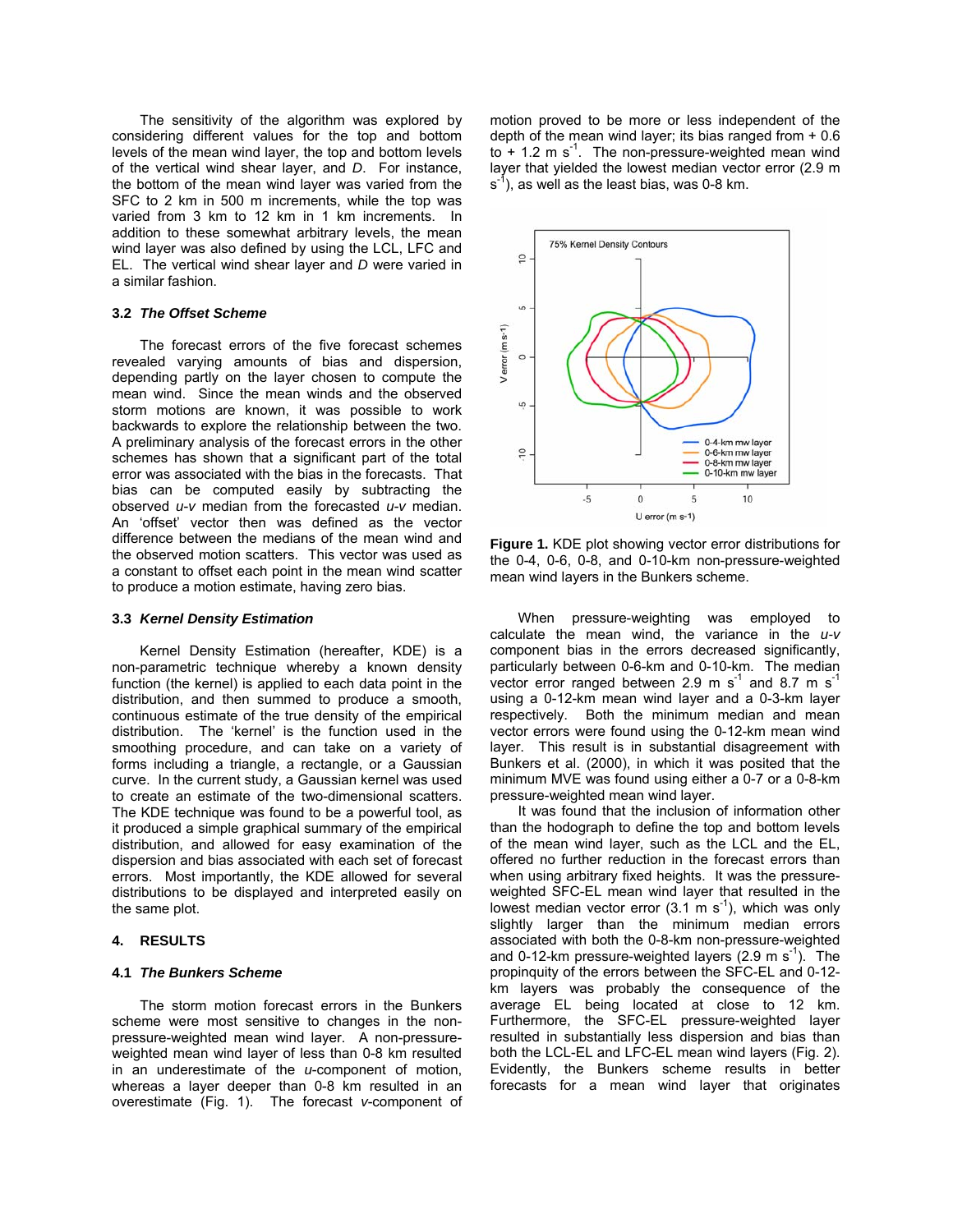somewhere below the lifting condensation level, and preferably at the surface.



**Figure 2.** KDE plot showing distribution of vector errors using the SFC-EL, LCL-EL, and LFC-EL layers to define the pressure-weighted mean wind layer in the Bunkers scheme.

The layer through which the vertical wind shear was calculated was found to have the least effect on the bias and dispersion of the forecast errors (Fig. 3). Indeed, the median vector error remained almost constant for a wide range of vertical wind shear layers. It was interesting to note that the forecast errors were more sensitive to changes in the bottom of the vertical wind shear layer given a constant top, rather than vice versa (not shown). The lowest median vector error was found using vertical wind shear layers ranging from BL-(5.5-6 km) to BL-(7.5-8 km).

The magnitude of the deviation vector (*D*) was found to play a major role in determining the *v*component of the forecast motion (Fig. 4). Apparently, this is due to the constraint in Eq. (1) that the deviation vector must be orthogonal and to the right of the vertical wind shear vector, which is often oriented from left to right across the hodograph. Apart from the apparent bias in the *v*-component of motion, Fig. 4 shows little variation in the size of the kernel density estimates. Accordingly, the storm motion errors were reduced by using *D* values ranging between 7 and 9 m  $s^{-1}$ . The lowest bias in both the *u* and the *v* component of motion was found using a  $D$  of 8 m s<sup>-1</sup>. The minimum median vector error was found by using a  $D$  of 7.5-8.0 m s<sup>-1</sup>, as established in the original Bunkers scheme.

## **4.2** *The RB98 Scheme*

The depth of the vertical wind shear layer in the RB98 scheme had a direct effect on both the median vector error and the bias in the u-component of the estimated motion. It was found that, for a given deviation vector, the BL-5-km and BL-6-km shear layers resulted in the lowest median vector errors of  $3.7 \text{ m s}^{-1}$ (Table 1). In addition, the application of shear layers outside the range of BL-4 km to BL-6 km led to decreased accuracy in the forecasts, even when the *u*-*v* bias was removed. These results extend the work of RB98, in which a BL-4-km bulk shear vector was used with no apparent justification.



**Figure 3.** KDE plot showing vector error distributions using various vertical wind shear layers in the Bunkers scheme.



**Figure 4.** KDE plot showing distribution of forecast errors using different *D* values from the 0-8-km nonpressure-weighted mean wind.

The magnitude of the deviation vector determined essentially the *v*-component of the forecast motion. Like the Bunkers scheme, the deviation vector was confined to be perpendicular and to the right of the vertical wind shear vector, which most often oriented itself from left to right across the hodograph. It was found that a deviation vector of between 7 m  $s^{-1}$  and 7.5 m  $s^{-1}$ resulted in the minimum *v*-component bias, and the minimum median vector error, when coupled with the BL-5-km bulk shear layer (Table 1). The optimum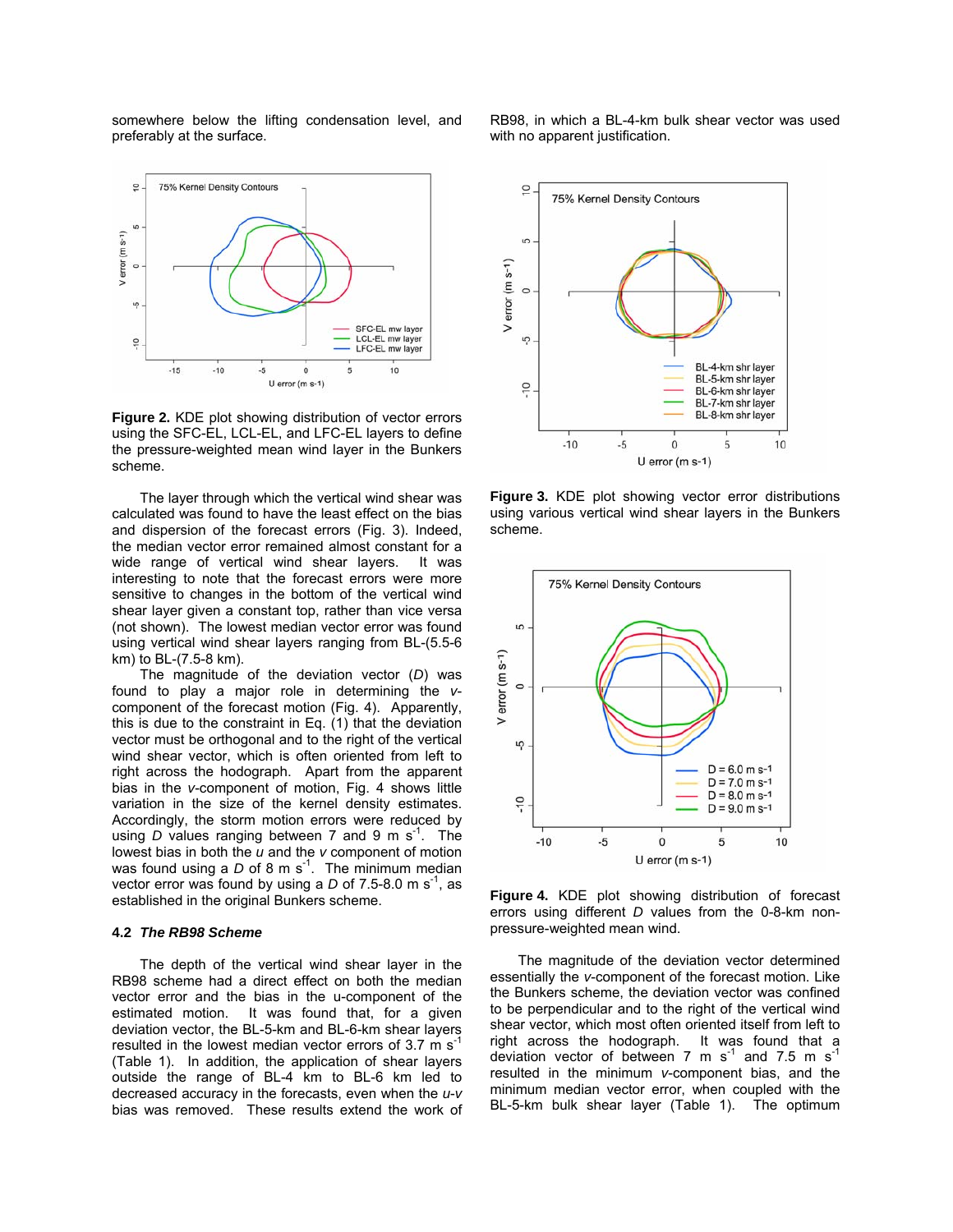deviation vector differed from that used in RB98, which asserted that the best empirical fit to the storm motions was obtained using a deviation vector of 8.6 m  $\mathrm{s}^{-1}$ .

|                  |                   | <b>Deviation from Bulk Shear Layer</b> |              |                |                |               |
|------------------|-------------------|----------------------------------------|--------------|----------------|----------------|---------------|
|                  |                   | 6<br>$m s-1$                           | 7<br>$m s-1$ | 7.5<br>$m s-1$ | 8.6<br>$m s-1$ | 10<br>$m s-1$ |
|                  | $BL-3$<br>km      | 5.9                                    | 5.7          | 5.6            | 5.6            | 6.0           |
| Bulk Shear Layer | <b>BL-4</b><br>km | 4.4                                    | 4.2          | 4.3            | 4.4            | 5.1           |
|                  | <b>BL-5</b><br>km | 3.7                                    | 3.7          | 3.7            | 3.9            | 4.6           |
|                  | BL-6<br>km        | 3.7                                    | 3.7          | 3.9            | 4.0            | 4.7           |
|                  | <b>BL-7</b><br>km | 4.6                                    | 4.4          | 4.4            | 4.9            | 5.6           |
|                  | BL-8<br>km        | 5.5                                    | 5.7          | 5.7            | 5.8            | 6.5           |

**Table 1.** Median vector errors for various combinations of *D* and bulk shear layer in the RB98 scheme.

#### **4.3** *The M76 Scheme*

The M76 scheme was sensitive to the depth of the non-pressure-weighted mean wind layer. For example, a motion of 30R75 (30 degrees to the right of the mean wind, and 75% of its speed) resulted in the minimum MVE when a 0-10-km non-pressure-weighted mean wind was employed. However, when the mean wind was calculated using a shallower layer, the 30R75 method resulted in an underestimate of both the rightward deviation in direction from the mean wind, and the speed of motion. For instance, it was found that when using a 0-6-km non-pressure-weighted mean wind, the forecast errors were minimized by using directional deviations ranging from 30° to 40° to the right of the mean wind, and speed deviations between 85% and 100%. Furthermore, it was found that the median *u*-component of the mean wind had a tendency to increase as the depth of the mean wind layer increased, while the *v*-component remained almost constant. Thus, there was a tendency for the angle between the observed storm motion and the mean wind to increase as the mean wind layer decreased.

Evidently, the minimum MVE associated with the 0- 10-km mean wind layer (4.5 m s<sup>-1</sup>) was 1 m s<sup>-1</sup> less than the corresponding error associated with the 0-6-km mean wind layer  $(5.5 \text{ m s}^{-1})$ . This result suggests that, despite the apparent differences in the mean deviant direction and speed, the method is more suitably applied to relatively deep non-pressure-weighted mean wind layers.

### **4.4** *The DJ93 Scheme*

Following DJ93, the observed storm motions were stratified according to the magnitude of the 0-6-km nonpressure-weighted mean wind speed. The current work supports the idea that the amount to which the storm motions deviate from the 0-6-km mean wind depends upon the magnitude of the mean wind speed, at least by angle. For weaker mean wind fields (i.e., 0-6-km mean wind < 15 m  $s^{-1}$ ) it was found that the storms deviated on average 40R105, whereas for stronger mean wind fields (i.e., 0-6-km mean wind  $> 15$  m s<sup>-1</sup>), the mean deviant motion was closer to DJ93's original suggestion of 25R85 (see Fig. 5 for a qualitative illustration of this difference).

These results are inconsistent with the original DJ93 scheme. We find a tendency for the 0-6-km mean wind field to underestimate the speed of the storm motion when the magnitude of the wind field is less than 15 m  $s^{-1}$ . Furthermore, the fractional proportion of the mean wind used to forecast the storm motion was shown to *increase* as the mean wind field decreased. DJ93 found the opposite result.



**Figure 5.** Observed storm motions (solid KDE contours) stratified by the magnitude of the 0-6-km non-pressureweighted mean wind speed. Dashed KDE contours show observed 0-6-km mean wind for speeds less than (blue) and greater than (green) 15 m  $s^{-1}$ .

#### **4.5** *The C80 Scheme*

Despite being the most computationally sophisticated of all the forecast algorithms, the C80 scheme produced considerably large errors (Table 2). The *u*-component of the estimated storm motion was regulated largely by the depth of the integrated wind field. On the other hand, the *v*-component was found to be relatively insensitive to this parameter. The minimum forecast error was found by using the integrated SFC-350-hPa mass flux layer. This result extends the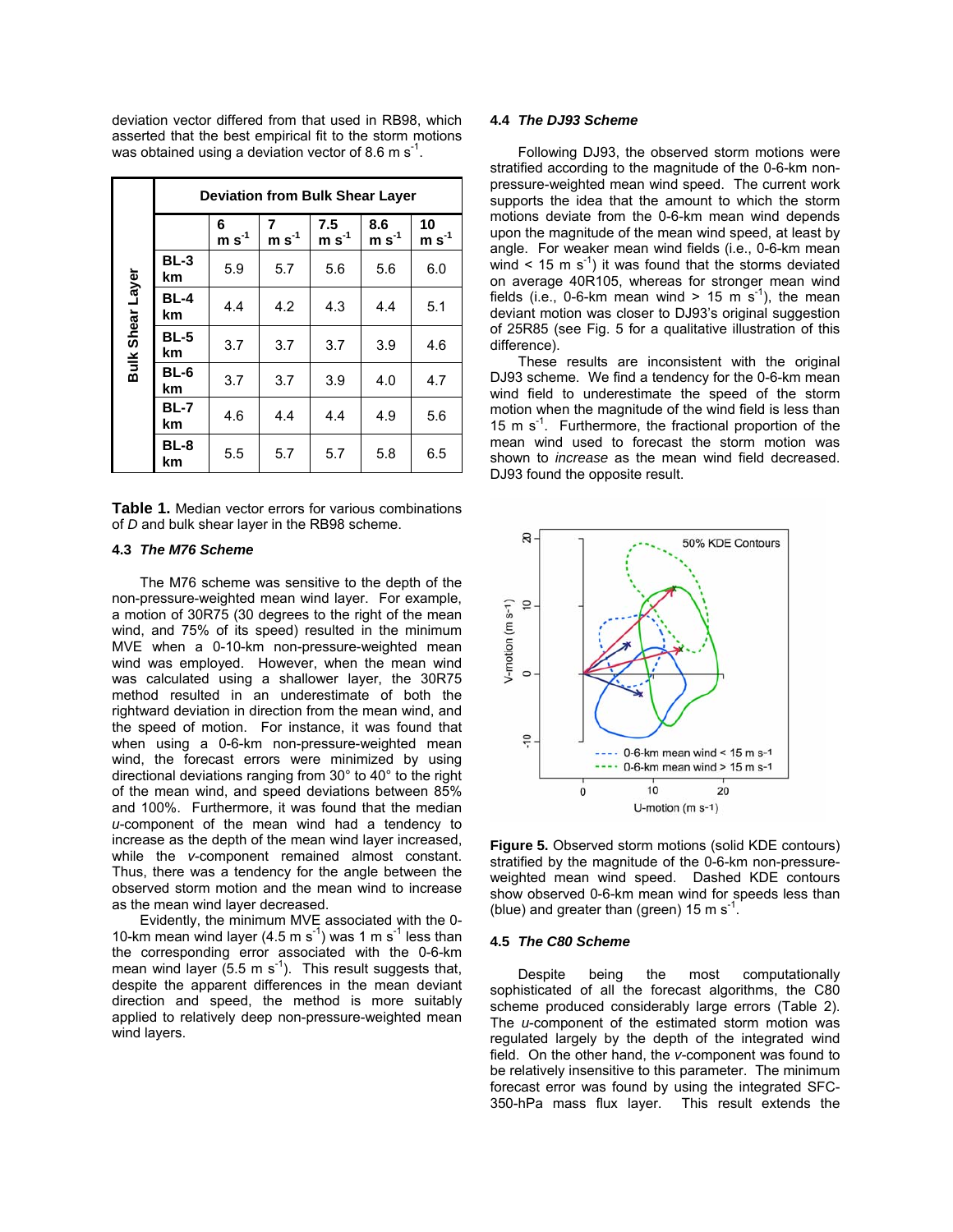original C80 scheme, in which only the SFC-450-hPa layer was used. In addition, the forecast errors obtained for the new dataset were about 5 m  $s^{-1}$  larger than those presented in the original paper. C80 found an average absolute directional error of 4.5° and a mean vector error of 1.9 m  $s^{-1}$ .

|             | M76 | C80  | <b>RB98</b> | Bunk. | Off. |
|-------------|-----|------|-------------|-------|------|
| <b>MVE</b>  | 4.5 | 7.2  | 4.0         | 3.4   | 4.6  |
| <b>MDVE</b> | 4.1 | 6.2  | 3.7         | 2.9   | 4.2  |
| Min VE      | 0.2 | 0.3  | 0.2         | 0.2   | 0.1  |
| Max VE      | 14  | 25.7 | 16.0        | 12.3  | 15.6 |
| St. Dev.    | 2.6 | 4.5  | 2.5         | 2.3   | 2.9  |

**Table 2.** Summary statistics of the vector errors (m  $s^{-1}$ ) for each scheme, using the parameters that yielded the 'optimum' forecast. Median vector error is denoted MDVE

#### **4.6** *The Offset Scheme*

The MVE associated with the offset vector for each non-pressure-weighted mean wind layer was shown to be relatively insensitive to changes in the mean wind layer, as it was varied from 0-6 km to 0-12 km (Fig. 6). Indeed, the minimum MVE was obtained using the 0-8 km layer, with an associated offset vector of (-0.7 **i** – 7.1  $j$ ) m s<sup>-1</sup>. This result is consistent with the optimum deviation vector magnitude obtained in both the Bunkers and RB98 schemes. The latter schemes impose an additional shear-relative directional constraint on the offset vector, which is the fundamental difference between them and this simple scheme. Further, the *v*component of the offset vector for each layer remained relatively constant, at around 7 m s<sup>-1</sup>, while the  $u$ component varied from  $+1.8$  to -3.9 m s<sup>-1</sup> (Fig. 6). The minimum in error dispersion associated with the 0-8-km layer suggests that this may be the most representative layer, on the average, to estimate the advection component of supercell motion, but the differences among the layers are minor.

#### **4.7** *Comparing the Forecast Schemes.*

In terms of general forecast performance, the revised Bunkers scheme resulted in the minimum forecast error (MDVE = 2.9 m s<sup>-1</sup>), and was more accurate than the other schemes for 135 out of 394 cases (Table 3). The revised RB98 scheme resulted in the second lowest forecast error (MDVE =  $3.7 \text{ m s}^{-1}$ ), while both the Offset and M76 schemes performed comparatively well (MDVE = 4.1 m s<sup>-1</sup>). The relatively strong correlation  $(r = 0.68)$  of the forecast errors in Bunkers and RB98 schemes confirms their qualitative similarity. The C80 scheme performed demonstrably worse than the other schemes, as evidenced by the large forecast errors associated with it (MDVE =  $6.2 \text{ m}$ )  $s^{-1}$ ).



**Figure 6.** KDE plot showing the errors associated with empirically derived offset vectors from various nonpressure-weighted mean wind layers.

Although the Bunkers and RB98 schemes resulted in the best storm motion estimates, on average (Fig. 7), for any given day it was difficult to know which scheme to use (Table 3). Additional information obtained from the sounding did not help to reduce this uncertainty. Indeed, all the forecast schemes were capable of producing both very small forecast errors (less than 0.3  $m s<sup>-1</sup>$ ) and very large forecast errors (greater than 12 m  $s^{-1}$ ), as shown in Table 2. The difficulty lies in determining the environments conducive to these extremes.

| <b>Scheme</b>  | 1st | 2nd | 3rd | 4th | 5th |
|----------------|-----|-----|-----|-----|-----|
| <b>Bunkers</b> | 135 | 120 | 81  | 44  | 9   |
| <b>RB98</b>    | 99  | 84  | 72  | 77  | 57  |
| <b>Offset</b>  | 65  | 72  | 93  | 88  | 67  |
| M76            | 67  | 71  | 92  | 113 | 39  |
| <b>C80</b>     | 23  | 39  | 44  | 63  | 214 |

|  | <b>Table 3.</b> Frequency of the relative accuracy of the         |  |  |  |  |
|--|-------------------------------------------------------------------|--|--|--|--|
|  | forecast schemes when compared head to head. 1st                  |  |  |  |  |
|  | designates the minimum vector error per event and 5 <sup>th</sup> |  |  |  |  |
|  | designates the maximum vector error.                              |  |  |  |  |

The Bunkers scheme was shown to be statistically superior to its nearest competitor, RB98, as well as the other schemes, based on the Wilcoxon Signed-Rank test ( $\mu \neq 0$ , Z = -6.196,  $p < 0.00001$ ). The test is designed to determine not only how many times a particular scheme 'wins', but how much it wins by when it does.

The superiority of the Bunkers and RB98 schemes was greatest for hodographs in which the wind profile deviated significantly from the mean. For a subset of 41 'atypical' hodographs, defined arbitrarily as those with either a 0-6-km mean wind speed of less than  $5 \text{ m s}^{-1}$ , or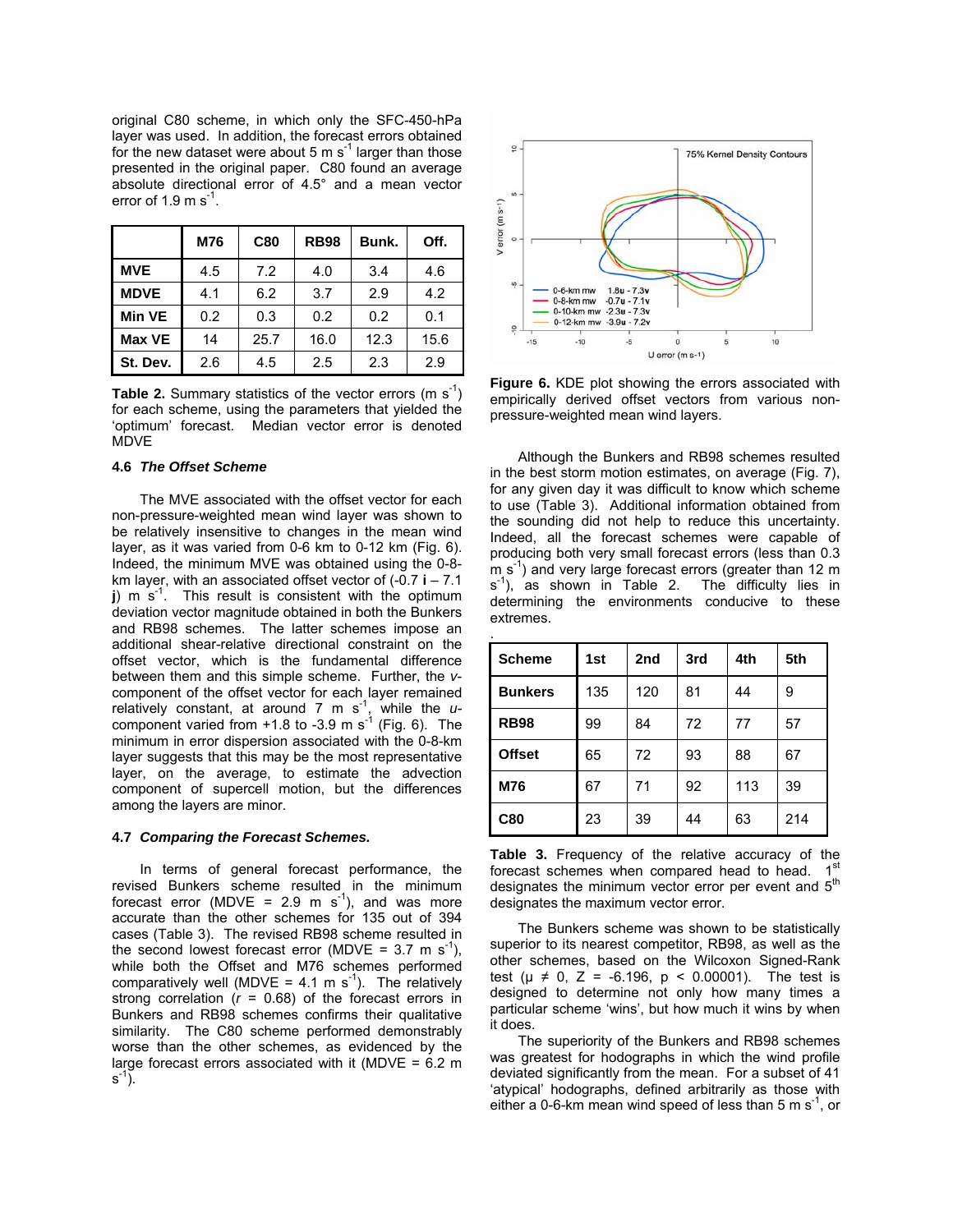a 0-10-km *v*-component of less than -10 m  $s^{-1}$ , the Bunkers and RB98 schemes resulted in MVEs of 3.1 and 3.4 m  $s^{-1}$  respectively, whereas the other schemes performed considerably worse (Table 4)

#### **4.8** *Some General Observations Regarding the New Dataset.*

The observed storm motions varied in direction from north-northeasterly to southwesterly; however most were clustered in the first and second quadrants of the hodograph. Interestingly, a small subset of supercells moved toward the southwest. It was found that such atypical storm motions were generally accompanied by deep northerly or northwesterly flow. However, the average proximity hodograph was characterized by a southeasterly wind at the surface, a south-southwesterly wind at 850 hPa, and a general west-southwesterly flow aloft. The wind profile just described closely resembles the proximity hodographs shown in Maddox (1976), and the idealized quarter-circle hodograph often used in numerical supercell simulations (Weisman and Rotunno 2000).



**Figure 7.** KDE plot showing the distribution of forecast errors for each optimum scheme. Medians denoted by 'X'.

Although most of the supercells deviated to the right of the mean wind, regardless of which mean wind layer was used, there were six cases in which the supercells deviated to the right of the 0-6-km mean wind vector, but to the left of the 0-8, 0-10 and 0-12-km mean winds. This is an interesting result, since it raises questions about the definition of a 'right-moving' supercell, discussed further in the next section.

The angle between the observed storm motion and the 0-6-km mean wind vector was found to increase as the magnitude of the 0-6-km mean wind decreased. The average *magnitude* of the deviation vector (absolute vector difference between the observed

motion and the mean wind) was about 9 m  $s^{-1}$ , and was independent of the 0-6-km mean wind speed (Fig. 8). Hence, there was little predictive relationship between the length of the deviation vector and the mean wind speed alone.

A similar absence of a prognostic relationship was shown to exist between the 0-6-km shear magnitude (the length of the shear vector) and the observed storm motion deviation from the 0-6-km mean wind vector (Fig. 9). The 0-6-km shear magnitude ranged from 15  $\overline{m}$  s<sup>-1</sup> to 95 m s<sup>-1</sup>, with a mean around 42 m s<sup>-1</sup>. There was a slight tendency for the observed deviation magnitude to increase as the shear magnitude increased (*r* = 0.26).

#### **5. Discussion**

It has been shown that the majority of the rightmoving supercells presented herein are associated with strong clockwise turning of the wind vector between the surface and 700 hPa. Indeed, it is theorized (Rotunno and Klemp 1982) that this clockwise turning of the wind field with height promotes the development of a cyclonic right-moving storm. This theory is the underlying premise behind the deviation term in Bunkers scheme, as seen in Eq. (1).

Despite the relative accuracy of the Bunkers scheme, there were times in which it produced large errors ( $> 10 \text{ m s}^{-1}$ ). These errors suggest that supercell storm motion is determined by more than just the mean wind and the vertical wind shear. In fact, it was found that most of the large errors in the Bunkers scheme were associated with either high-precipitation (hereafter, HP) supercells, or supercells that eventually evolved into bow echoes. Likewise, RB98 suggested that, based on climatological data, HP supercells have a tendency to deviate significantly more than their predicted motion, and that such deviation did not appear to be related to the vertical wind shear in the lowest half of the troposphere. Other studies have shown that HP supercells have a proclivity to develop and move along pre-existing thermal boundaries, including old outflow boundaries and stationary fronts (Moller et al. 1990). This may in part explain some of the large forecast errors in the Bunkers scheme.

Given such external influences, it was somewhat surprising that the forecast errors were found to be as low as they were. There are many factors, peripheral to the mean wind and the vertical wind shear parameters, which have been shown to influence supercell motion (Maddox et al. 1980; Zehr and Purdom 1982; Moller et al 1990, Guyer 2002; Sills et al. 2004). Furthermore, it has been shown that the optimum values of the parameters in the Bunkers scheme, and others, do not always yield an accurate forecast. Consequently, selecting the most suitable mean wind and/or vertical wind shear layer to be used in these schemes is a nontrivial issue. Bunkers et al. (2000) suggested that a mean wind layer less than 0-6 km may be more suitable for shallow or low-topped supercells.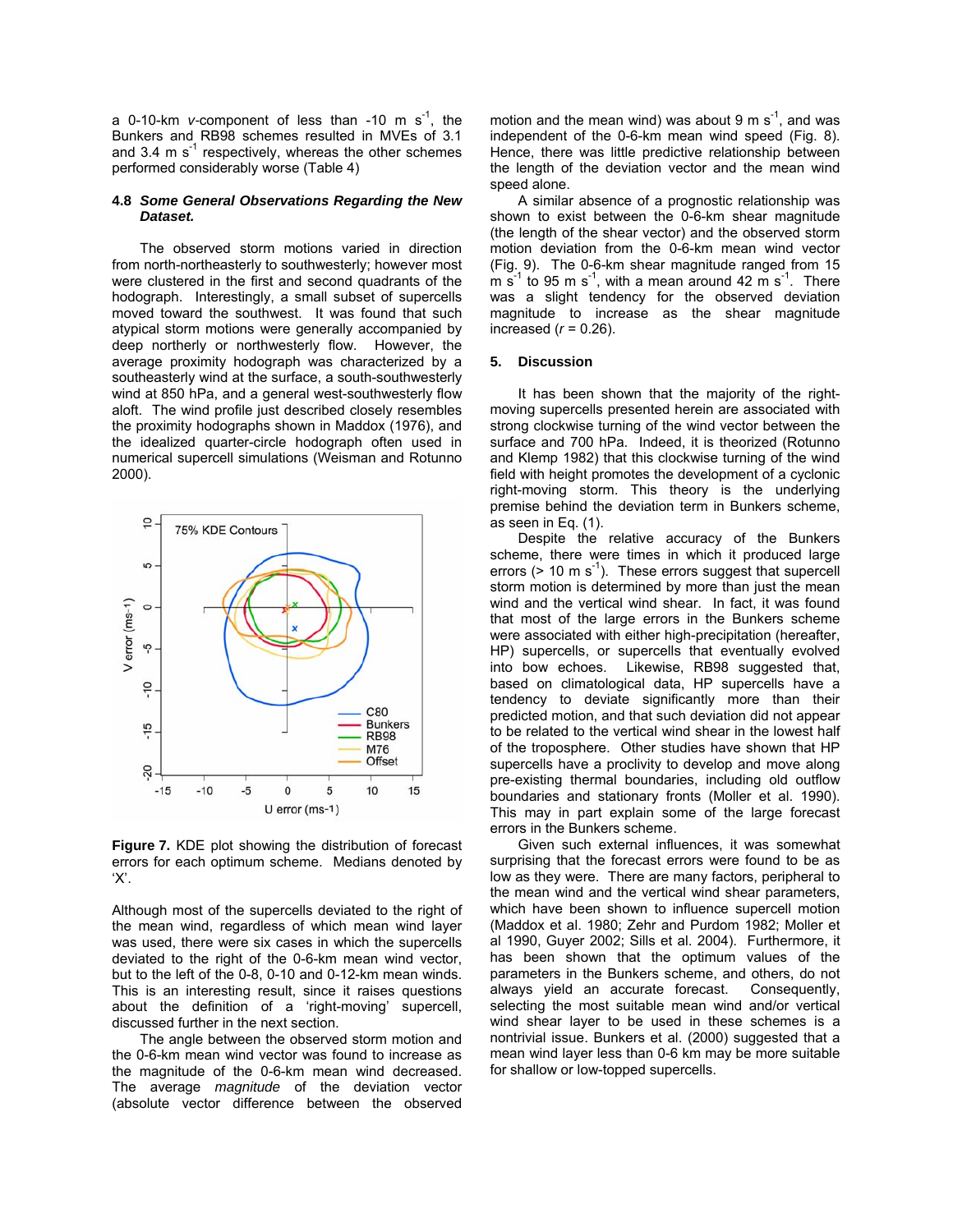|                                   | <b>TYPICAL HODOGRAPHS (N=353)</b> |     |             |                |               |  |  |  |  |
|-----------------------------------|-----------------------------------|-----|-------------|----------------|---------------|--|--|--|--|
|                                   | C80                               | M76 | <b>RB98</b> | <b>Bunkers</b> | <b>Offset</b> |  |  |  |  |
| <b>MVE</b><br>(m s $^{\text{-}1}$ | 7.2                               | 4.4 | 4.1         | 3.5            | 4.5           |  |  |  |  |
| <b>MDVE</b><br>$(m s-1)$          | 5.9                               | 3.9 | 3.8         | 2.9            | 4.0           |  |  |  |  |
| <b>ATYPICAL HODOGRAPHS (N=41)</b> |                                   |     |             |                |               |  |  |  |  |
|                                   |                                   |     |             |                |               |  |  |  |  |
|                                   | C80                               | M76 | <b>RB98</b> | <b>Bunkers</b> | <b>Offset</b> |  |  |  |  |
| <b>MVE</b><br>(m s $^{-1}$ )      | 6.8                               | 4.9 | 3.4         | 3.1            | 5.3           |  |  |  |  |

**Table 4.** Mean vector error and median vector error for each optimum scheme using 353 typical hodographs and 41 atypical hodographs.

However, indications from the current study do not support this hypothesis. By similar logic, a mean wind layer deeper than 0-6 km may be more appropriate for environments characterized by extreme buoyancy or a deep troposphere. Again, little evidence has been found to support this notion here. In fact, it was found that for a given equilibrium level, and a given scheme, the mean wind layer yielding the minimum forecast error ranged anywhere from 0-3 km to 0-10 km. This issue was explored further by allowing the depth of the mean wind layer to be determined by information other than the hodograph (i.e., the LCL, LFC and the EL) rather than arbitrary fixed heights. The possible advantages of making the mean wind a function of one or more the above parameters has been ruminated in previous studies (Bunkers et al. 2000; Davies and Johns 1998), though never tested. For the first time then, the current work has shown that the use of information other than the hodograph results in no better estimate of the storm motion than using the hodograph alone. In fact, it was found that that forecast errors increased substantially when using the LCL-EL or LFC-EL to calculate the mean wind, rather than the SFC-EL.

This result was somewhat surprising, since it has been suggested that the advective component of motion ought to be confined to the cloud-bearing layer (Weaver, 1979; Zehr and Purdom, 1982), so that the winds between the cloud base and the ground should have little effect.

It is of interest to examine how each of the storm motion estimation schemes compare when the when the wind profile resides away from the top right quadrant of the hodograph. It has been shown that the Galilean invariant, shear-relative schemes, such as Bunkers and RB98, can be superior to the other schemes for 'atypical' hodographs, or for cases in which the average tropospheric flow is north-northwesterly. Hence, the Bunkers and RB98 schemes produce the same shearrelative storm motion estimate, regardless of where the hodograph lies with respect to the origin.



**Figure 8.** Scatter plot of observed magnitude of supercell deviation from 0-6-km mean wind vs. 0-6-km mean wind speed.

As Bunkers pointed out, the relative accuracy of the M76 scheme in the past has been mostly attributable to the fact that the average supercell proximity wind profile has an inclination to reside in the top-right quadrant of the hodograph. Indeed, the current study indicates that for such hodographs, the error difference between the Bunkers and M76 schemes is less.



**Figure 9.** Scatter plot of observed magnitude of supercell deviation from 0-6-km mean wind vs. 0-6-km shear magnitude

However, when the wind profile (and hence the vertical shear vector) is confined to the lower quadrants of the hodograph, or when the mean wind is relatively weak, the Bunkers and RB98 schemes perform substantially better than the schemes based on the mean wind alone.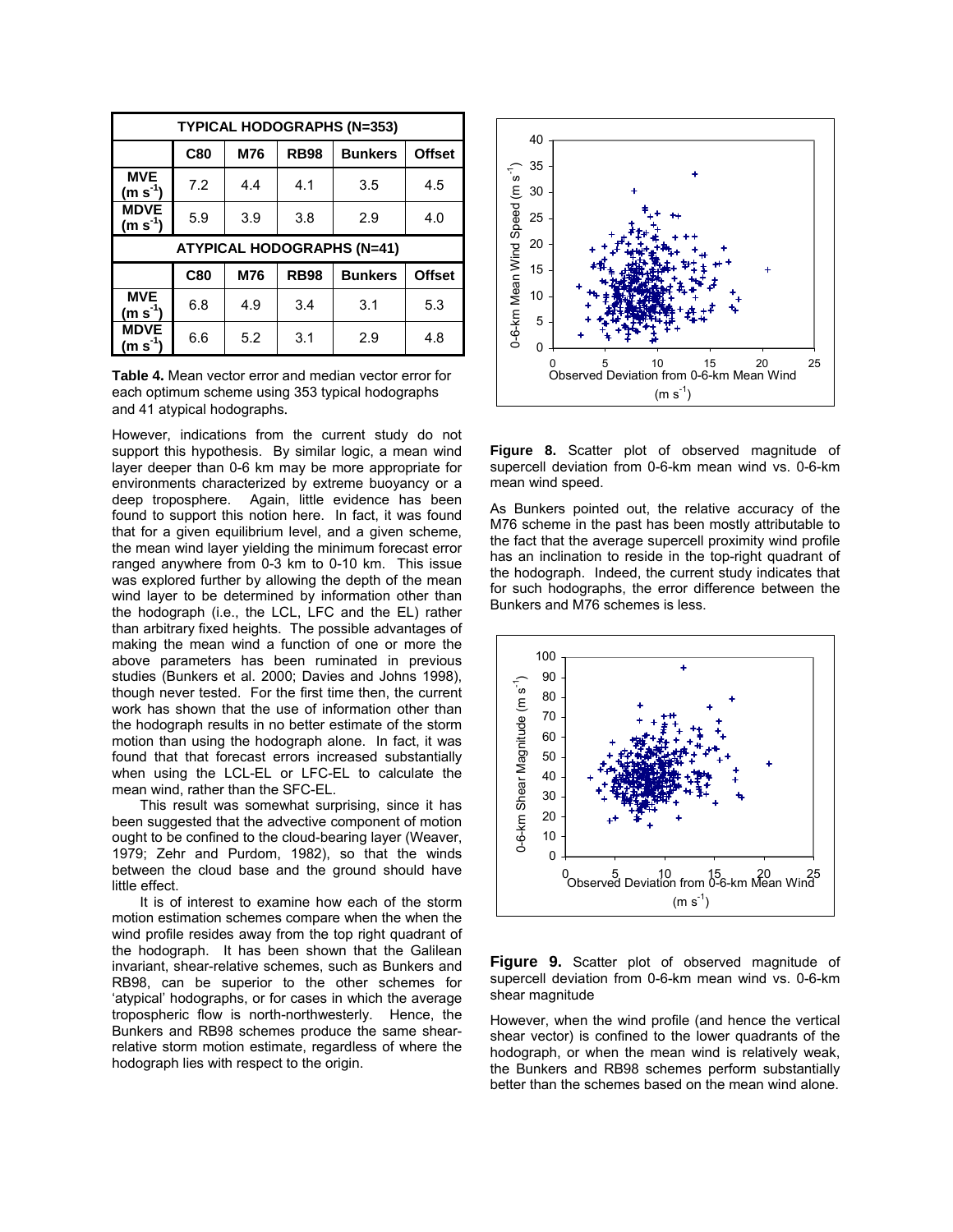Despite the apparent advantages of using a shearrelative forecast scheme with a fixed deviation vector, the observed storm motions revealed only a weak linear relationship between deviation from the 0-6-km mean wind and the magnitude of the 0-6-km vertical wind shear. This suggests that the vertical wind shear is only one of several factors contributing to the propagation component of supercell motion. Indeed, Weaver (1976) suggested that supercell motion may be influenced by pre-existing boundary layer convergence zones, as well as outflow boundaries produced by the storms themselves. Other authors (Maddox et al. 1980; Zehr and Purdom 1982; Moller et al. 1990; Marshall et al. 2002) have demonstrated that supercells have a tendency to move along well defined low-level thermal gradients such as warm fronts and sea-breezes.

### **6. SUMMARY AND CONCLUSIONS**

 Five supercell motion estimation schemes were explored with respect to their arbitrary hodographanalysis parameters, and compared with one another. The Offset scheme, though not a forecast scheme, was developed to examine a simple relationship between the mean wind and the observed storm motion by removing the bias in the mean-wind-estimated forecast.

 The Bunkers scheme proved to be slightly superior to the other schemes in terms of the minimum MDE/ MDVE. However, it was necessary to modify the mean wind parameters specified in the original Bunkers scheme in order to find the minimum MDVE  $(2.9 \text{ m s}^{-1})$ . The use of the LCL, LFC and EL to define the mean wind layer led to larger forecast errors than when using arbitrary fixed heights, such as 0-8 km. In fact, it was found that the inclusion of the winds in the sub-cloud layer was necessary to obtain the minimum forecast errors for the Bunkers scheme. On the basis of the results presented herein, it is suggested that the original Bunkers scheme be revised by changing the nonpressure-weighted mean wind layer from 0-6 km to 0-8 km.

 The RB98 scheme resulted in the second lowest forecast errors, and was found to give results similar to the Bunkers scheme. The apparent success of these forecast schemes may be due to their Galileaninvariant, shear-relative properties. This is particularly evident for supercells within wind profiles that deviate significantly from the composite supercell hodograph. Nevertheless, there were times in which both the Bunkers and RB98 schemes yielded considerably large forecast errors. It was found that these larger errors were often associated with high-precipitation supercells, or supercells with characteristic bow echo structures.

The M76 and Offset schemes demonstrated comparable estimation accuracy, despite their qualitative differences. It has been shown that when applying the M76-type schemes, it is advantageous to use a deep non-pressure-weighted mean wind layer (i.e., 0-10 km or deeper). Furthermore, the M76 scheme revealed a propensity for the angle between the mean wind vector and the observed storm motion to increase as the magnitude of the mean wind decreased.

The offset scheme was found to work best using the same mean wind layer and deviation magnitude as used in the Bunkers scheme. That the Bunkers scheme yielded a more accurate motion estimate than the Offset scheme, on average, was most likely due to the difference in deviant direction, since all other parameters were equal.

 Finally, the C80 scheme performed demonstrably worse than the other forecast schemes when compared head to head, and this is highlighted by its relatively large MDVE. It is not recommended that this scheme be used in operational forecasting.

 The current work has effectively demonstrated that forecasting the motion of supercell storms is a complex issue. This complexity is due to the fact that supercell environments vary considerably. Thus, even the most successful schemes should be approached with caution. There are many, many factors that contribute to supercell motion. Furthermore, the schemes are based on the assumption that the proximity hodograph is an appropriate representation of the actual environment in which the storm forms. Indeed, trying to define what constitutes the most suitable 'proximity' sounding has been shown to be a problematic issue (Brooks et al. 1994). It is suggested that the influence of features not observed by the hodograph, such as outflow boundaries, warm fronts and sea-breezes, may account for some degree of the forecast errors associated the forecast schemes investigated herein. Still, this is beyond the scope of the current work, and remains to be explored in future research.

**Acknowledgements:** Authors gratefully acknowledge the project funding provided by NOAA/CIMMS,

and valuable contributions from Matthew Bunkers (NWS), John Hart (SPC), Harold Brooks (NSSL), Mike Richman (OU), Lance Leslie (OU), and Evgeni Fedorovich (OU).

## **7. REFERENCES**

Achtemeier, G.L., 1969: Some observations of splitting thunderstorms over Iowa on August 25–26, 1965. Preprints, *Sixth Conf. on Severe Local Storms,* Chicago, IL, Amer. Meteor. Soc., 89–94.

Atkins, N.T., M.L. Weisman, and L.J. Wicker, 1999: The influence of pre-existing boundaries on supercell evolution. *Mon. Wea. Rev.,* **127,** 2910-2927.

Brooks, H.E., C.A. Doswell III and J. Cooper, 1994: On the environments of tornadic and nontornadic mesocyclones**.** *Wea. Forecasting*, **9**, 606–618.

Brooks, H.E., and C.A. Doswell III,1996: A comparison of measures-oriented and distributions-oriented approaches to forecast verification**.** *Wea. Forecasting*, **11**, 288–303.

Brooks, H.E., C.A. Doswell III, and M.P. Kay, 2003: Climatological estimates of local daily tornado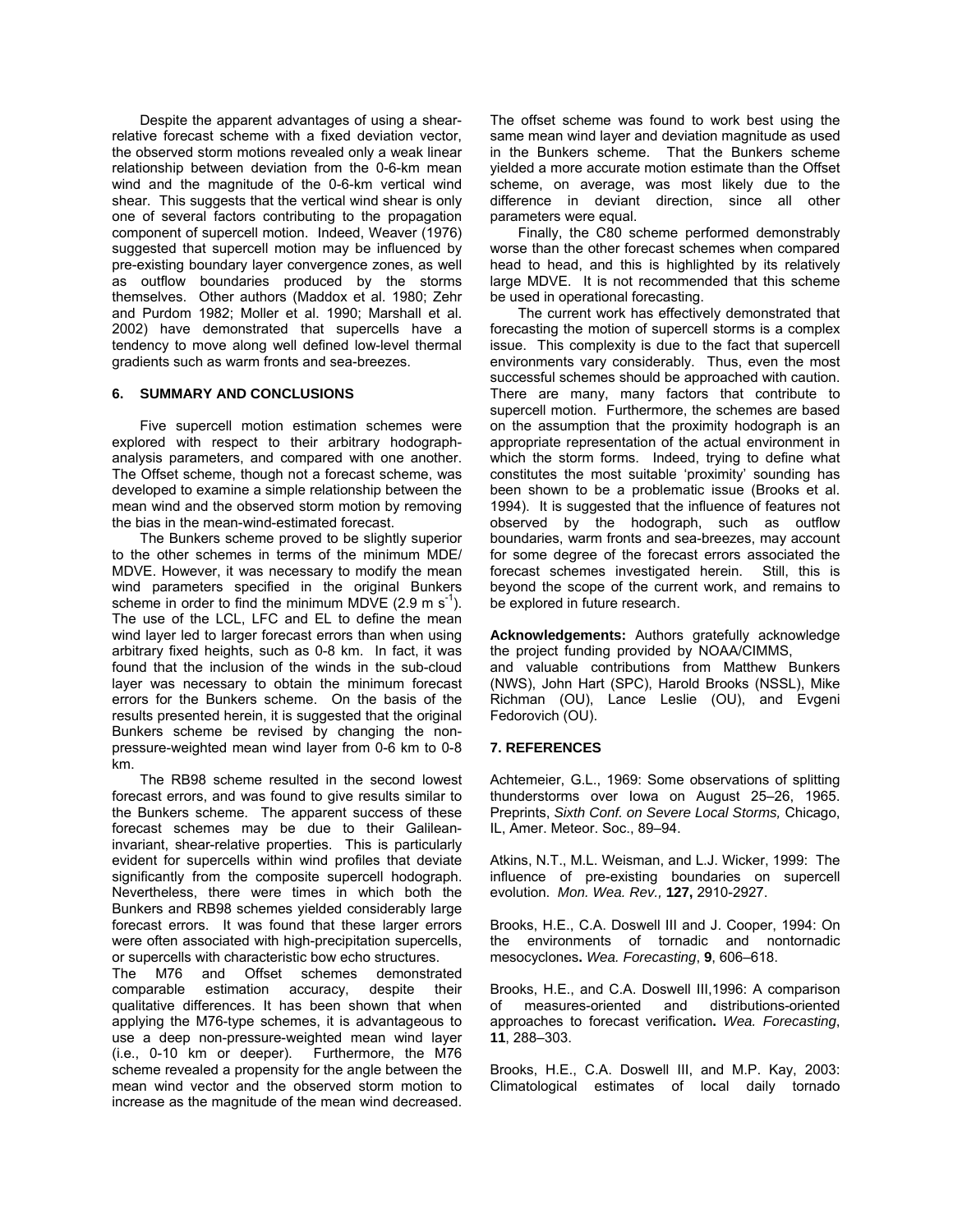probability for the United States. *Wea. Forecasting*, **18**, 626–640.

Brown, Rodger A. 1993: A compositing approach for preserving significant features in atmospheric profiles. *Mon. Wea. Rev.*, **121**, 874–874.

Browning, K.A., 1964: Airflow and precipitation trajectories within severe local storms which travel to the right of the winds. *J. Atmos. Sci.,* **21,** 634–639.

Browning, K.A., 1965: The evolution of tornadic storms. *J. Atmos. Sci.,* **22,** 664–668.

Browning, K.A., and R.J. Donaldson Jr., 1963: Airflow and structure of a tornadic storm. *J. Atmos. Sci.,* **20,** 533–545.

Browning, K.A., 1965: Some inferences about the updraft within a severe local storm. *J. Atmos. Sci.*, **22**, 669–677

Bunkers, M.J., B.A. Klimowski, J.W. Zeitler, R.L. Thompson, and M.L. Weisman, 2000: Predicting supercell motion using a new hodograph technique. *Wea. Forecasting,* **15**, 61–79.

Charba, J., and Y. Sasaki, 1971: Structure and movement of the severe thunderstorms of 3 April 1964 as revealed from radar and surface mesonetwork data analysis. *J. Meteor. Soc. Japan,* **49,** 191–214.

Colquhoun, J.R., 1980: A method of estimating the velocity of a severe thunderstorm using the vertical wind profile in the storm's environment. Preprints, *Eighth Conf. on Weather Forecasting and Analysis,* Denver, CO, Amer. Meteor. Soc., 316–323.

Darkow, G.L., 1969: An analysis of over sixty tornado proximity soundings. Preprints, *Sixth Conf. on Severe Local Storms,* Chicago, IL, Amer. Meteor. Soc., 218– 221.

Davies, J.M., 1998: On supercell motion in weaker wind environments. Preprints, *19th Conf. on Severe Local Storms,* Minneapolis, MN, Amer. Meteor. Soc., 685– 688.

Davies, J.M., and R.H. Johns, 1993: Some wind and instability parameters associated with strong and violent tornadoes. Part I: Wind shear and helicity. *The Tornado: Its Structure, Dynamics, Prediction, and Hazards, Geophys. Monogr.,* No. 79, Amer. Geophys. Union, 573–582.

Davies, J.M., 2002: Significant tornadoes in environments with relatively weak shear. Preprints, *21st Conf. on Severe Local Storms,* San Antonio, TX, Amer. Meteor. Soc., 651-654

Davies-Jones, R., 2002: Linear and nonlinear propagation of supercell storms. *J. Atmos. Sci.*, **59**, 3178–3205.

Droegemeier, K.K., S.M. Lazarus, and R. Davies-Jones, 1993: The influence of helicity on numerically simulated convective storms. *Mon. Wea. Rev.,* **121,** 2005–2029.

Evans, J.S., and C.A. Doswell III, 2001: Examination of Derecho Environments Using Proximity Soundings. *Wea. Forecasting,* **16,** 329–342.

Guyer, J.L., 2002: A case of supercell intensification along a preexisting boundary – Clay county Nebraska tornado of 22 September 2001. Preprints, *21st Conf. on Severe Local Storms,* San Antonio, TX, Amer. Meteor. Soc., 579-581.

Johns, R.H., 1984: A synoptic climatology of northwestflow severe weather outbreaks. Part II: Meteorological parameters and synoptic patterns. *Mon. Wea. Rev.,* **112,** 449–464.

Johns, R.H., J.M. Davies, and P.W. Leftwich, 1993: Some wind and instability parameters associated with strong and violent tornadoes. Part II: Variations in the combinations of wind and instability parameters. *The Tornado: Its Structure, Dynamics, Prediction, and Hazards, Geophys. Monogr.,* No. 79, Amer. Geophys. Union, 583–590.

Klemp, J.B., and R.B. Wilhelmson, 1978: Simulations of right- and left-moving storms produced through storm splitting. *J. Atmos. Sci.*, **35**, 1097–1110.

Klemp, J.B., 1987: Dynamics of tornadic thunderstorms. *Ann. Rev. Fluid Mech.,* **19,** 369–402.

Maddox, R.A., 1976: An evaluation of tornado proximity wind and stability data. *Mon. Wea. Rev.,* **104,** 133–142.

Maddox, R.A., L.R. Hoxit, and C.F. Chappell, 1980: A study of tornadic thunderstorm interactions with thermal boundaries. *Mon. Wea. Rev.*, **108**, 322–336.

Markowski, P.M., J.M Straka, E.N. Rasmussen, and D.O. Blanchard, 1998: Variability of storm-relative helicity during VORTEX. *Mon. Wea. Rev.,* **126,** 2959– 2971.

Marshall, T.P., C. Broyles, S. Kersch and J. Wingenroth, 2002: The effects of low-level boundaries on the development of the Panhandle, TX tornadic storm on 29 May 2001. Preprints, *21st Conf. on Severe Local Storms,* San Antonio, TX, Amer. Meteor. Soc., 559-562.

Marwitz, J.D., 1972a: The structure and motion of severe hailstorms. Part I: Supercell storms. *J. Appl. Meteor.,* **11,** 166–179.

Moller, A.R., C.A. Doswell III, and R. Przybylinski, 1990: High-precipitation supercells: A conceptual model and